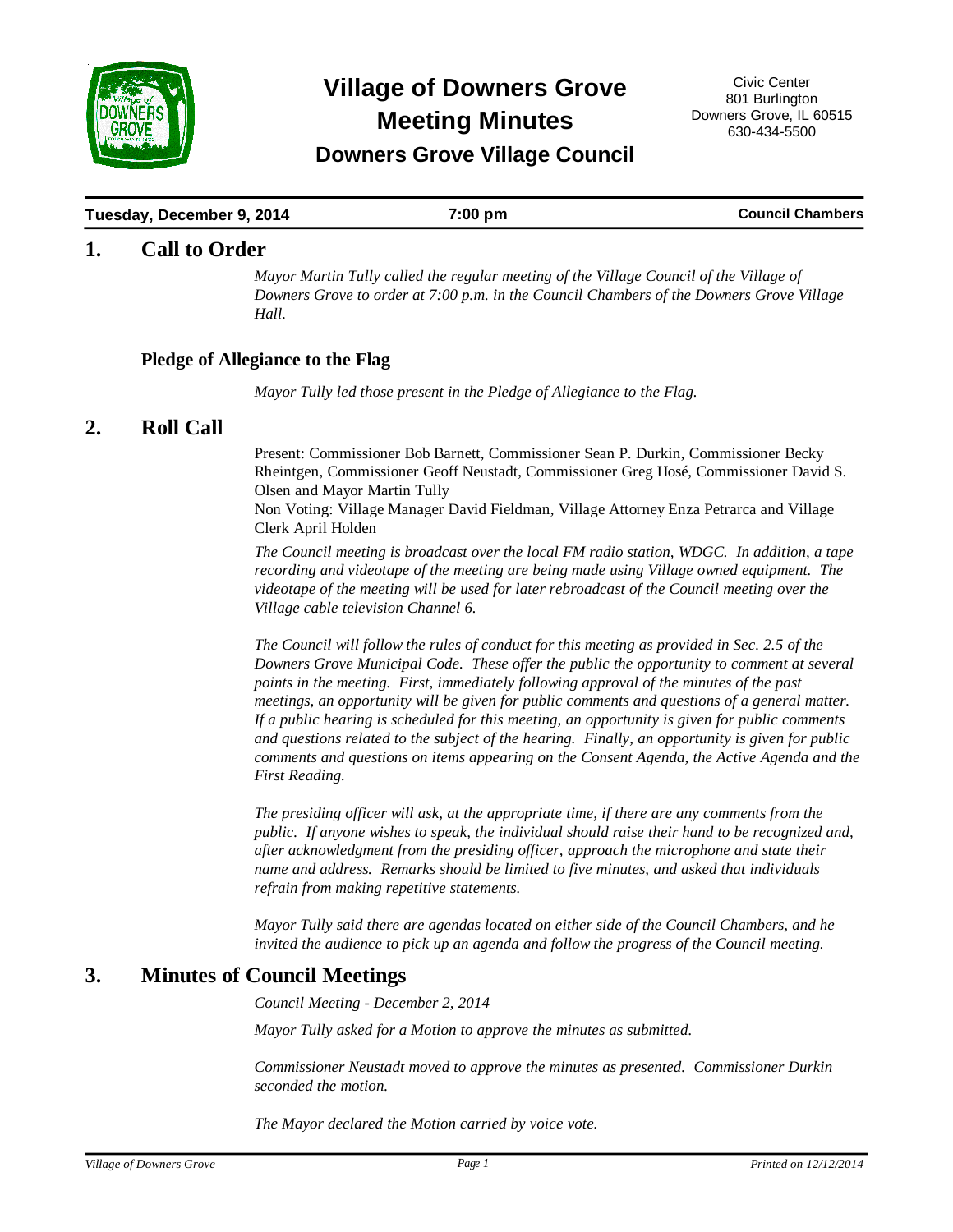#### **Public Comments - General Comments on Matters Not Appearing on Tonight's Agenda 4.**

## **5. Council Member Reports**

*Commissioner Hosé said Downtown Downers Grove is participating in Giving Tuesdays whereby people can shop at participating stores and give back to great organizations. More information can be found at www.downtowndg.org.*

*Commissioner Durkin said there are two weekends before Christmas. He asked people to remember to shop in Downers Grove.*

*Commissioner Neustadt said there are many ways to communicate with the Village at www.downers.us. People can sign up for Village alerts by going to "Stay Connected" on our homepage. He said the Village is offering holiday lights recycling at Public Works, 5101 Walnut, through January 30, 2015.*

*Mayor Tully said said there are many opportunities to interact with the Village Council. Council meetings have been held December 2, December 4, December 6, and December 9. On December 11, 2014, the Village will host the 4th annual ComEd town hall meeting at Public Works, 5101 Walnut to address reliability of electrical service. He noted that improvements have been made and we are heading in the right direction.*

## **6.** Public Hearings

# 7. Consent Agenda

| BIL | 00-05783 | A. List of Bills Payable: No. 6160, December 9, 2014 |
|-----|----------|------------------------------------------------------|
|     |          | <b>Sponsors:</b> Accounting                          |

**A motion was made to Approve this file on the Consent Agenda.**

**Indexes:** N/A

**B.** Motion: Award \$31,191.33 to The Terramar Group, Inc. d/b/a Fleet Safety Supply of Naperville, IL, for Purchase of Specialty Automotive Parts for Five Chevrolet Tahoe Utility Vehicles **MOT**

**Sponsors:** Public Works

**A motion was made to Award this file on the Consent Agenda.**

**Indexes:** Vehicle Purchases

**00-05784** C. Resolution: Authorize an Agreement with Total Parking Solutions, Inc. for Multi-Space Parking Pay Terminals **RES**

**Sponsors:** Public Works

**Summary of Item:** A RESOLUTION AUTHORIZING EXECUTION OF AN AGREEMENT BETWEEN THE VILLAGE OF DOWNERS GROVE AND TOTAL PARKING SOLUTIONS, INC. (Multi-Space Parking Pay Terminals)

RESOLUTION 2014-78

**A motion was made to Pass this file on the Consent Agenda.**

**Indexes:** Parking Lots, Parking Meter Rates, Parking Permit Rates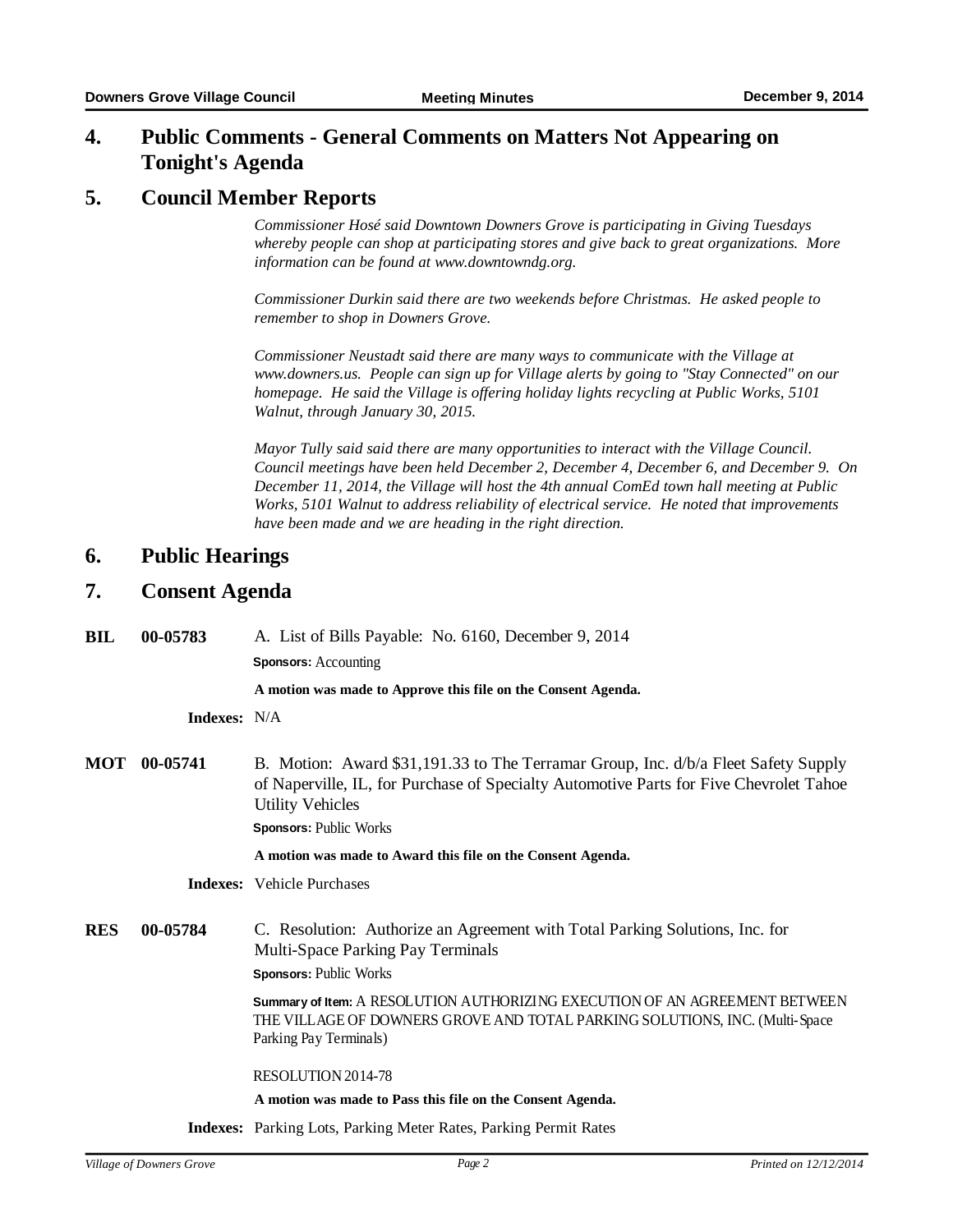**MOT 00-05786** D. Motion: Note Receipt of Minutes of Boards and Commissions **Summary of Item:** Plan Commission - November 3, 2014

**A motion was made to Note Receipt Of this file on the Consent Agenda.**

**Indexes:** Boards and Commissions Minutes

#### **Passed The Consent Agenda**

**A motion was made by Commissioner Neustadt, seconded by Commissioner Durkin, that the consent agenda be passed. The motion carried by the following vote:**

**Votes:** Yea: Commissioner Barnett, Commissioner Durkin, Commissioner Rheintgen, Commissioner Neustadt, Commissioner Hosé, Commissioner Olsen and Mayor Tully

## **8.** Active Agenda

**00-05758** A. Ordinance: Amend Chapter 26 of the Downers Grove Municipal Code - Stormwater and Flood Plain Ordinance **ORD**

**Sponsors:** Public Works

**Summary of Item:** This amends stormwater and flood plain provisions.

AN ORDINANCE AMENDING STORMWATER AND FLOOD PLAIN PROVISIONS

#### ORDINANCE NO. 5425

*Commissioner Rheintgen moved to adopt an ordinance amending the stormwater and flood plain provisions and establishing the net new impervious area of 700 square feet. Commissioner Neustadt seconded the motion.* 

*Commissioner Barnett said he likes the 700 square feet requirement, but he would prefer zero. This is progress and is a positive step to address the environment of one's neighbors when building is being done. This has been a complaint and a matter of discussion for a long time, and it is a positive step.*

*Gordon Goodman, 5834 Middaugh, said he agrees in principle with the position of Commissioner Barnett. He asked why Council is not adopting the staff recommendation of 500 s.f. as he would like to see the staff recommendation followed.*

*Commissioner Rheintgen referenced the staff report showing permits by new impervious area. Adding between 500 and 700 s.f. of new impervious area was mainly due to permits for porches, decks, stoops, etc. She doesn't think those kinds of activities should trigger the ordinance.*

*Dr. Goodman said he asked about results to the neighbors. He thinks the impact on the neighbors is sufficiently significant and asked why it isn't necessary to protect the neighbors to the extent staff recommends.*

*Mayor Tully said there is a cost to providing on-site stormwater storage. The cost might be unduly burdensome when doing a minor project. This is an attempt to provide a balance between cost and impact.*

*Commissioner Barnett said this is a major step forward that will do an enormous amount of good for the community.*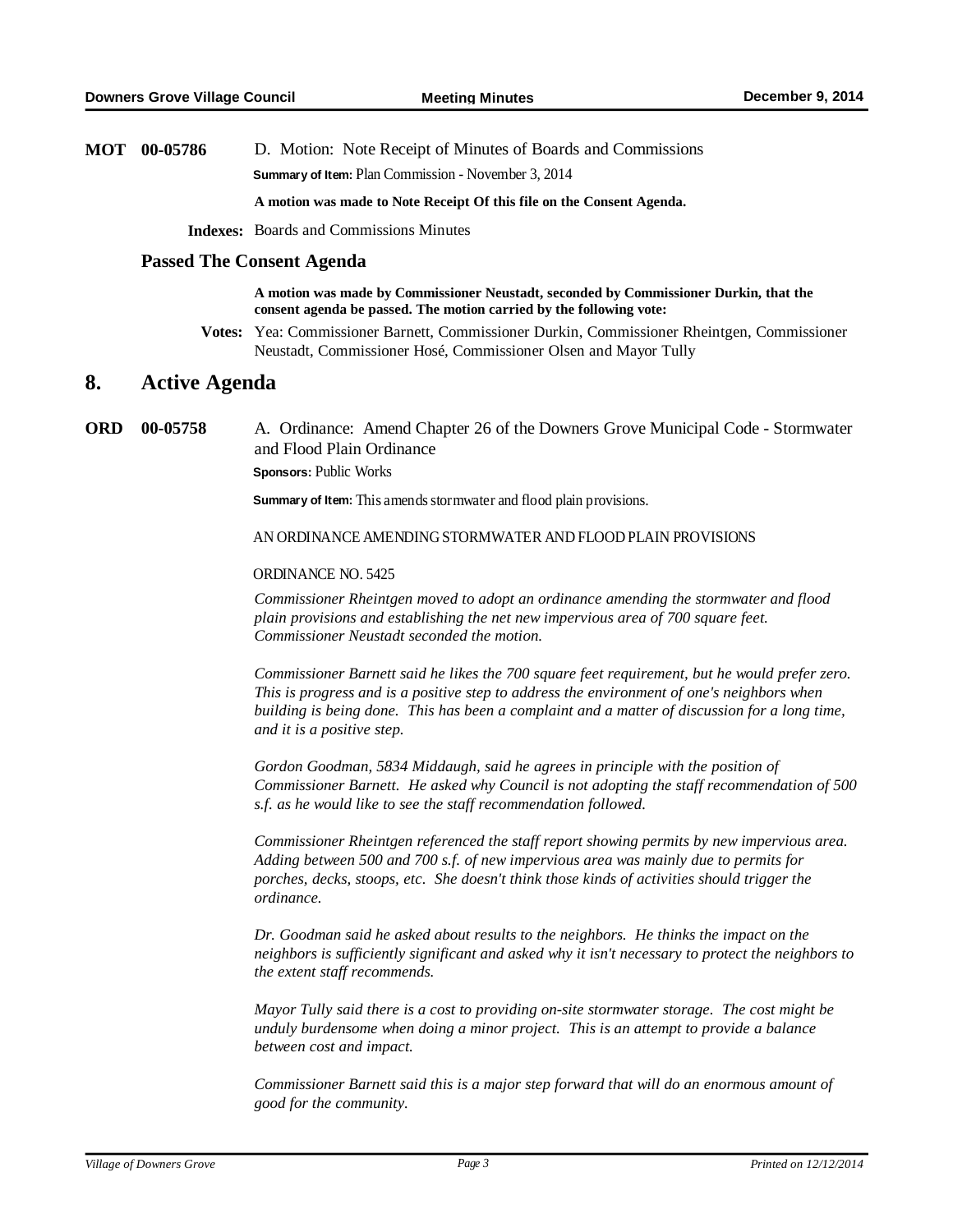|            |          | Commissioner Rheintgen said the cost of providing stormwater storage can range from \$2,000<br>to \$13,000.                                                                                                                                             |
|------------|----------|---------------------------------------------------------------------------------------------------------------------------------------------------------------------------------------------------------------------------------------------------------|
|            |          | Commissioner Hosé said this is a good step in the right direction to try to control flooding in<br>Downers Grove. He said 500 s.f. was an arbitrary number to begin with and can be revisited, if<br>necessary.                                         |
|            |          | Mayor Tully said he is fine with the trigger being at 700 s.f. It is a step forward.                                                                                                                                                                    |
|            |          | A motion was made by Commissioner Rheintgen, seconded by Commissioner Neustadt, to Adopt<br>this file. Mayor declared the motion carried by the following vote:                                                                                         |
|            |          | Votes: Yea: Commissioner Barnett, Commissioner Durkin, Commissioner Rheintgen, Commissioner<br>Neustadt, Commissioner Hosé, Commissioner Olsen and Mayor Tully                                                                                          |
|            |          | Indexes: Municipal Code - Amendments, Stormwater and Flood Plain Ordinance                                                                                                                                                                              |
| <b>ORD</b> | 00-05763 | B. Ordinance: Amend Chapter 13 of the Downers Grove Municipal Code - Health and<br>Sanitation Regarding Regulating Sump Pump/Downspout Discharge<br>Sponsors: Public Works                                                                              |
|            |          | Summary of Item: This regulates sump pump/downspout discharge.                                                                                                                                                                                          |
|            |          | AN ORDINANCE REGULATING SUMP PUMP/DOWNSPOUT DISCHARGE                                                                                                                                                                                                   |
|            |          | ORDINANCE NO. 5426                                                                                                                                                                                                                                      |
|            |          | Mayor Tully thanked the staff for providing additional information to address enforcement.                                                                                                                                                              |
|            |          | A motion was made by Commissioner Neustadt, seconded by Commissioner Durkin, to Adopt this<br>file. Mayor declared the motion carried by the following vote:                                                                                            |
|            |          | Votes: Yea: Commissioner Barnett, Commissioner Durkin, Commissioner Rheintgen, Commissioner<br>Neustadt, Commissioner Hosé, Commissioner Olsen and Mayor Tully                                                                                          |
|            |          | <b>Indexes:</b> Municipal Code - Amendments, Health and Sanitation                                                                                                                                                                                      |
| <b>ORD</b> | 00-05787 | C. Ordinance: 2014 Aggregate Tax Levy                                                                                                                                                                                                                   |
|            |          | <b>Sponsors:</b> Manager's Office                                                                                                                                                                                                                       |
|            |          | Summary of Item: This establishes the 2014 Downers Grove Tax Levy in the amount of \$18,673,986.76 for<br>the Village of Downers Grove and \$5,288,403.00 for the Library                                                                               |
|            |          | 2014 AGGREGATE TAX LEVY ORDINANCE                                                                                                                                                                                                                       |
|            |          | ORDINANCE NO. 5427                                                                                                                                                                                                                                      |
|            |          | A motion was made by Commissioner Neustadt, seconded by Commissioner Durkin, to Adopt this<br>file. Mayor declared the motion carried by the following vote:                                                                                            |
|            |          | Votes: Yea: Commissioner Barnett, Commissioner Durkin, Commissioner Rheintgen, Commissioner<br>Neustadt, Commissioner Hosé, Commissioner Olsen and Mayor Tully                                                                                          |
|            |          | <b>Indexes:</b> Tax Levy - 2014                                                                                                                                                                                                                         |
| <b>ORD</b> | 00-05788 | D. Ordinance: Levying of Taxes for the Fiscal Year Commencing on the First Day of<br>January 2014 and Ending on the Thirty-First Day of December 2014 for the Village of<br>Downers Grove Special Service Area #2 (Downers Grove Downtown Service Area) |

**Sponsors:** Manager's Office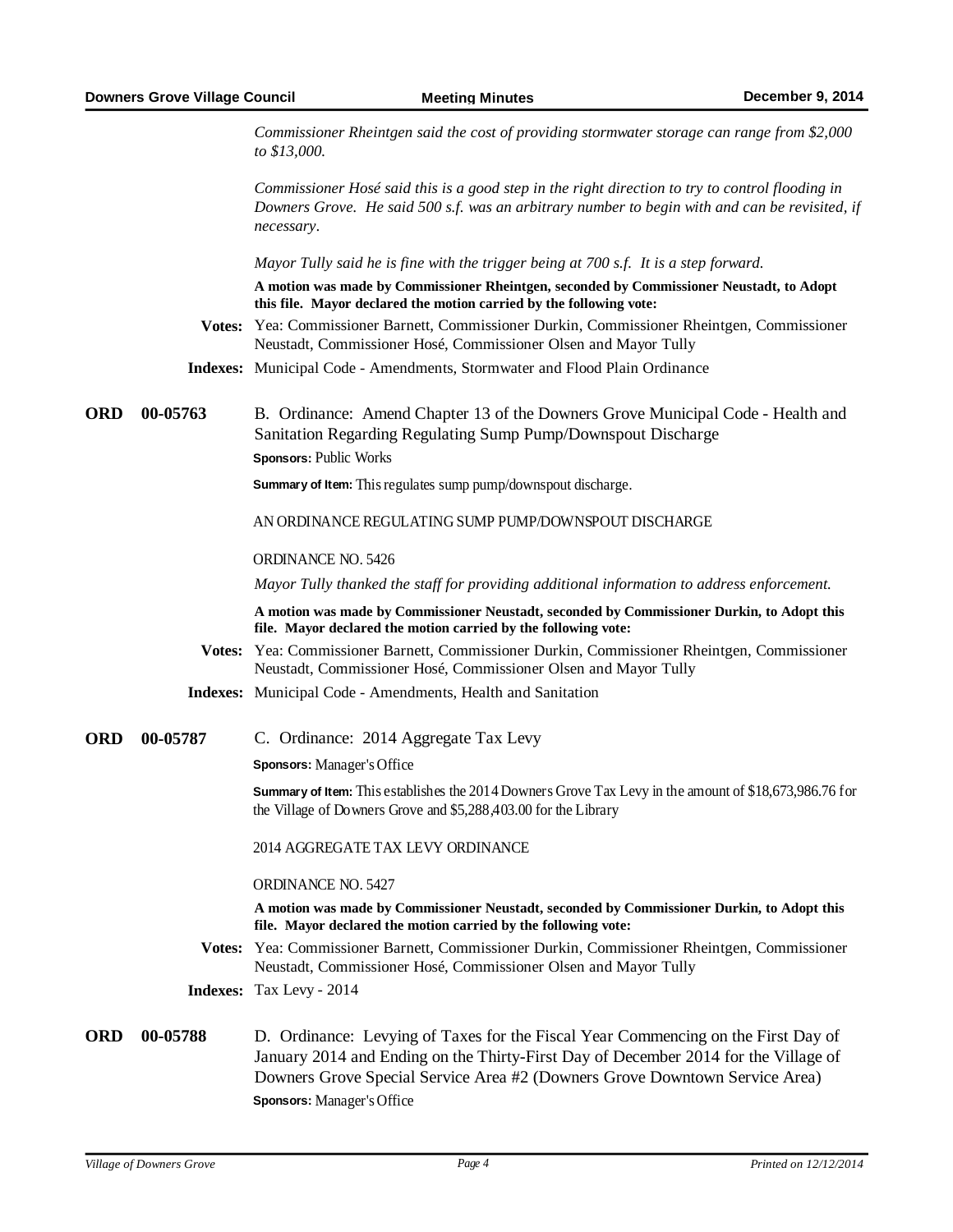**Summary of Item:** This establishes the Special Service Area #2 (Downtown Special Service Area) tax levy in the amount of \$247,000.

AN ORDINANCE FOR THE LEVYING OF TAXES FOR THE FISCAL YEAR COMMENCING ON THE FIRST DAY OF JANUARY 2014 AND ENDING ON THE THIRTY-FIRST DAY OF DECEMBER 2014 FOR VILLAGE OF DOWNERS GROVE SPECIAL SERVICE AREA #2 (DOWNERS GROVE DOWNTOWN SERVICE AREA)

ORDINANCE NO. 5428

**A motion was made by Commissioner Neustadt, seconded by Commissioner Durkin, to Adopt this file. Mayor declared the motion carried by the following vote:**

**Votes:** Yea: Commissioner Barnett, Commissioner Durkin, Commissioner Rheintgen, Commissioner Neustadt, Commissioner Hosé, Commissioner Olsen and Mayor Tully

**Indexes:** Special Service Area 2 - Downtown, Tax Levy - 2014

**00-05789** E. Ordinance: Levying of Taxes for the Fiscal Year Commencing on the First Day of January 2014 and Ending on the Thirty-First Day of December 2014 for Village of Downers Grove Special Service Area #4 (Green Acres Subdivision) ORD 00-05789

**Sponsors:** Manager's Office

**Summary of Item:** This establishes the Special Service Area #4 (Green Acres Subdivision) tax levy in the amount of \$0.00.

AN ORDINANCE FOR THE LEVYING OF TAXES FOR THE FISCAL YEAR COMMENCING ON THE FIRST DAY OF JANUARY 2014 AND ENDING ON THE THIRTY-FIRST DAY OF DECEMBER 2014 FOR VILLAGE OF DOWNERS GROVE SPECIAL SERVICE AREA #4 (GREEN ACRES SUBDIVISION)

ORDINANCE NO. 5429

**A motion was made by Commissioner Neustadt, seconded by Commissioner Durkin, to Adopt this file. Mayor declared the motion carried by the following vote:**

**Votes:** Yea: Commissioner Barnett, Commissioner Durkin, Commissioner Rheintgen, Commissioner Neustadt, Commissioner Hosé, Commissioner Olsen and Mayor Tully

**Indexes:** Special Service Area 4 - Brick Street Improvements, Tax Levy - 2014

F. Ordinance: Levying of Taxes for the Fiscal Year Commencing on the First Day of January 2014 and Ending on the Thirty-First Day of December 2014 for Village of Downers Grove Special Service Area #5 (Atwood Subdivision) ORD 00-05790 **Sponsors:** Manager's Office

> **Summary of Item:** This establishes the Special Service Area #5 (Atwood Subdivision) tax levy in the amount of \$0.00.

AN ORDINANCE FOR THE LEVYING OF TAXES FOR THE FISCAL YEAR COMMENCING ON THE FIRST DAY OF JANUARY 2014 AND ENDING ON THE THIRTY-FIRST DAY OF DECEMBER 2014 FOR VILLAGE OF DOWNERS GROVE SPECIAL SERVICE AREA #5 (ATWOOD SUBDIVISION)

ORDINANCE NO. 5430

**A motion was made by Commissioner Neustadt, seconded by Commissioner Durkin, to Adopt this file. Mayor declared the motion carried by the following vote:**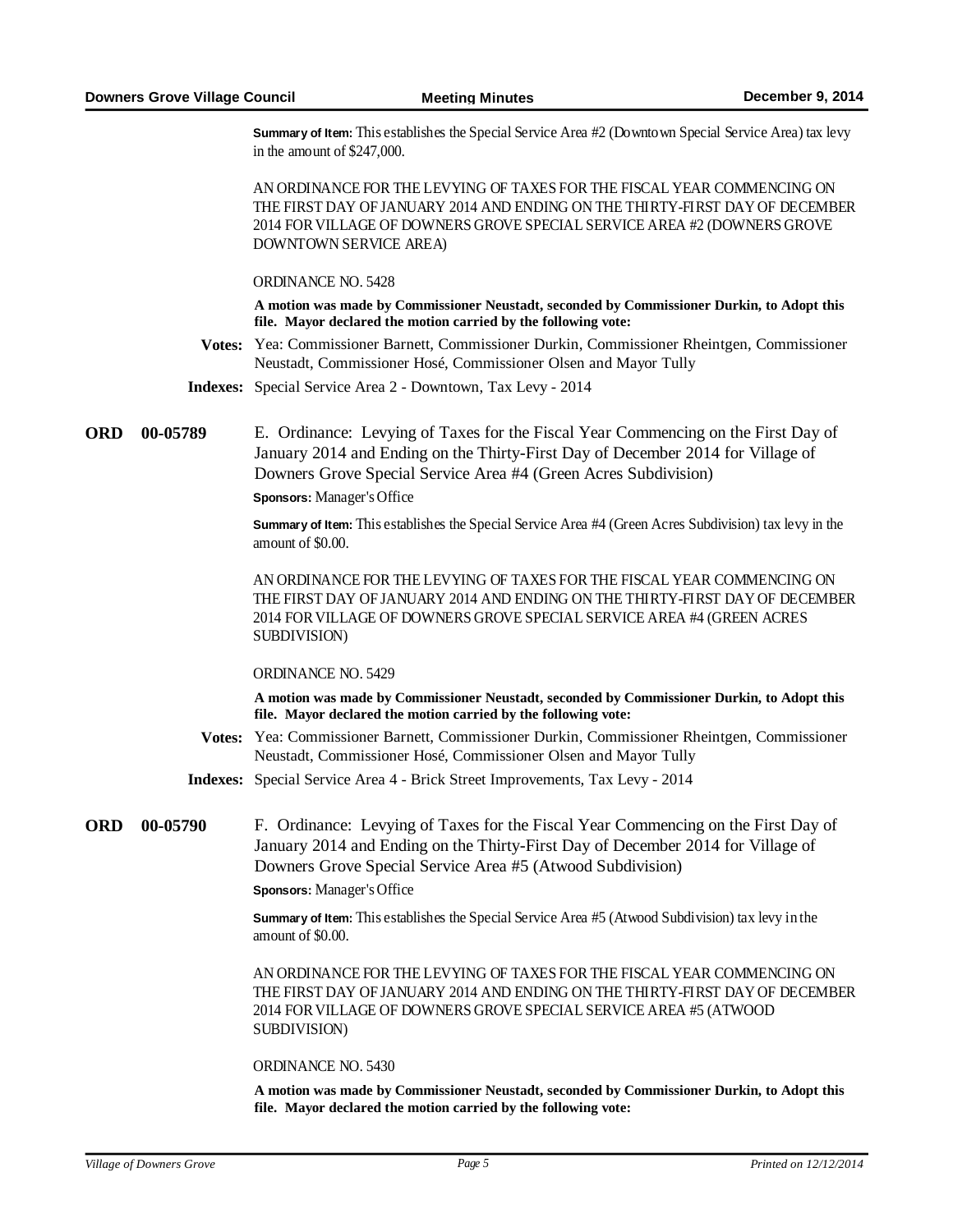|            |                                                                                | Votes: Yea: Commissioner Barnett, Commissioner Durkin, Commissioner Rheintgen, Commissioner<br>Neustadt, Commissioner Hosé, Commissioner Olsen and Mayor Tully                                                                                                                            |  |
|------------|--------------------------------------------------------------------------------|-------------------------------------------------------------------------------------------------------------------------------------------------------------------------------------------------------------------------------------------------------------------------------------------|--|
|            |                                                                                | Indexes: Special Service Area 5 - Atwood Subdivision, Tax Levy - 2014                                                                                                                                                                                                                     |  |
| <b>ORD</b> | 00-05791                                                                       | G. Ordinance: Levying of Taxes for the Fiscal Year Commencing on the First Day of<br>January 2014 and Ending on the Thirty-First Day of December 2014 for Village of<br>Downers Grove Special Service Area #6 (Fairview Fire Protection District)<br><b>Sponsors:</b> Manager's Office    |  |
|            |                                                                                | Summary of Item: This establishes the Special Service Area #6 (Fairview Fire Protection District) tax levy<br>in the amount of \$74,460.                                                                                                                                                  |  |
|            |                                                                                | AN ORDINANCE FOR THE LEVYING OF TAXES FOR THE FISCAL YEAR COMMENCING ON<br>THE FIRST DAY OF JANUARY 2014 AND ENDING ON THE THIRTY-FIRST DAY OF DECEMBER<br>2014 FOR VILLAGE OF DOWNERS GROVE SPECIAL SERVICE AREA #6 (FAIRVIEW FIRE<br>PROTECTION DISTRICT)                               |  |
|            |                                                                                | ORDINANCE NO. 5431                                                                                                                                                                                                                                                                        |  |
|            |                                                                                | A motion was made by Commissioner Neustadt, seconded by Commissioner Durkin, to Adopt this<br>file. Mayor declared the motion carried by the following vote:                                                                                                                              |  |
|            |                                                                                | Votes: Yea: Commissioner Barnett, Commissioner Durkin, Commissioner Rheintgen, Commissioner<br>Neustadt, Commissioner Hosé, Commissioner Olsen and Mayor Tully                                                                                                                            |  |
|            |                                                                                | <b>Indexes:</b> Special Service Area 6 - Fairview Fire Protection District, Tax Levy - 2014                                                                                                                                                                                               |  |
| <b>ORD</b> | 00-05792                                                                       | H. Ordinance: Levying of Taxes for the Fiscal Year Commencing on the First Day of<br>January 2014 and Ending on the Thirty-First Day of December 2014 for Village of<br>Downers Grove Special Service Area #7 (Dunham Subdivision)<br><b>Sponsors:</b> Manager's Office                   |  |
|            |                                                                                | Summary of Item: This establishes the Special Service Area #7 (Dunham Subdivision) tax levy in the<br>amount of \$0.00.                                                                                                                                                                   |  |
|            |                                                                                | AN ORDINANCE FOR THE LEVYING OF TAXES FOR THE FISCAL YEAR COMMENCING ON<br>THE FIRST DAY OF JANUARY 2014 AND ENDING ON THE THIRTY-FIRST DAY OF DECEMBER<br>2014 FOR VILLAGE OF DOWNERS GROVE SPECIAL SERVICE AREA #7 (DUNHAM<br>SUBDIVISION)                                              |  |
|            |                                                                                | ORDINANCE NO. 5432                                                                                                                                                                                                                                                                        |  |
|            |                                                                                | A motion was made by Commissioner Neustadt, seconded by Commissioner Durkin, to Adopt this<br>file. Mayor declared the motion carried by the following vote:                                                                                                                              |  |
|            |                                                                                | Votes: Yea: Commissioner Barnett, Commissioner Durkin, Commissioner Rheintgen, Commissioner<br>Neustadt, Commissioner Hosé, Commissioner Olsen and Mayor Tully                                                                                                                            |  |
|            |                                                                                | <b>Indexes:</b> Special Service Area 7 - Dunham Subdivision, Tax Levy - 2014                                                                                                                                                                                                              |  |
|            | Motion to Adopt Ordinances 00-05793 through 00-05801 (Active Agenda Items I-Q) |                                                                                                                                                                                                                                                                                           |  |
|            |                                                                                | This abates a portion of the 2014 tax levy related to the General Obligation Bonds, Series<br>2007, Series 2008A, Series 2008B, Series 2009; Series 2010, Series 2010B, Series 2012, Series<br>2013A and Series 2014. The total amount to be abated is \$7,263,693.76. This amount can be |  |

*The Mayor explained that the Village levies a tax, however, through abatement, does not collect that tax. The following items can be voted on in one Motion.*

*abated since other sources of revenue are available to pay these debt service obligations.*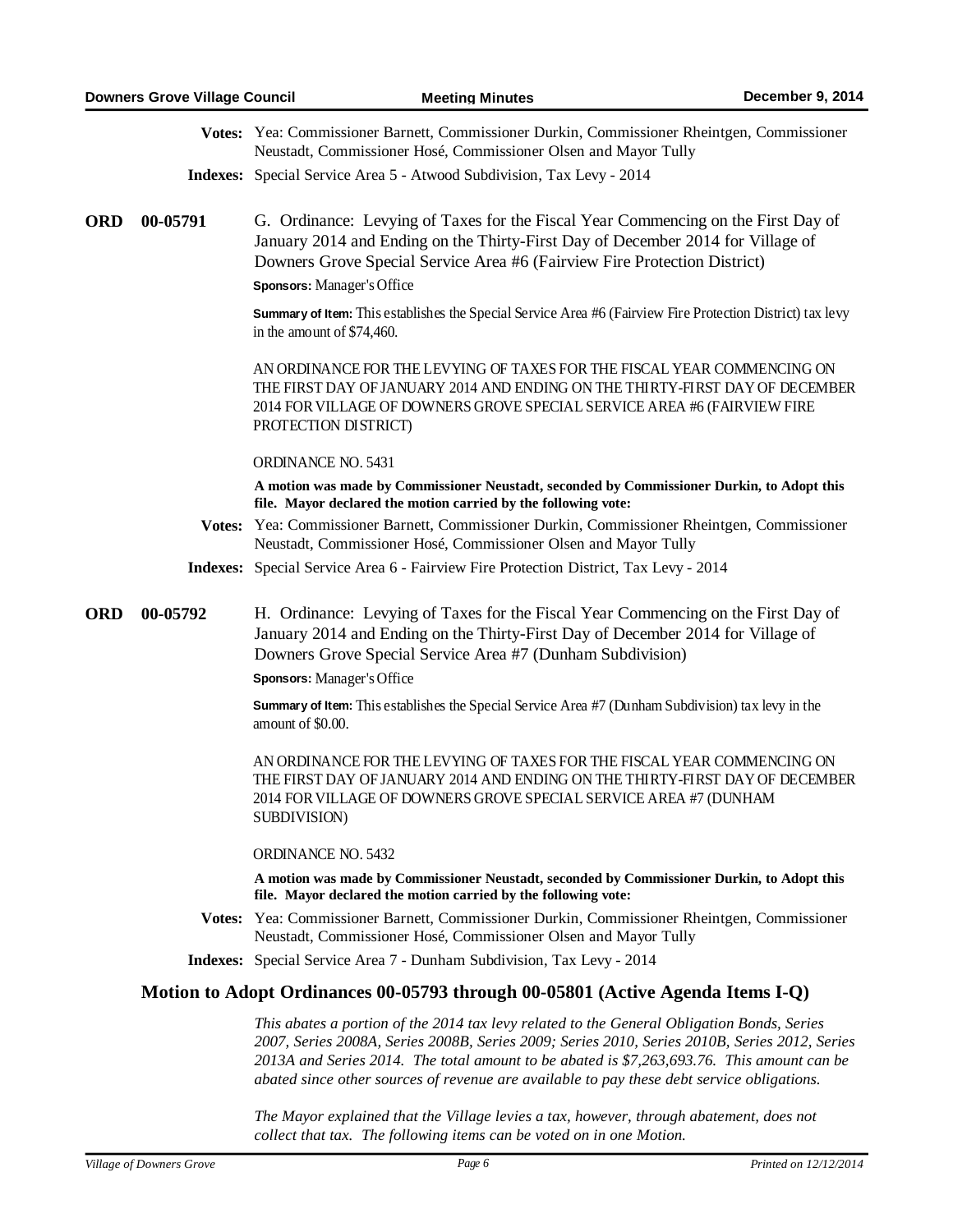|            |          | Votes: Yea: Commissioner Barnett, Commissioner Durkin, Commissioner Rheintgen, Commissioner<br>Neustadt, Commissioner Hosé, Commissioner Olsen and Mayor Tully |
|------------|----------|----------------------------------------------------------------------------------------------------------------------------------------------------------------|
| <b>ORD</b> | 00-05793 | I. Ordinance: Abate a Portion of the 2014 Tax Levy Related to the General Obligation<br>Bonds, Series 2007                                                     |
|            |          | Sponsors: Manager's Office                                                                                                                                     |
|            |          | Summary of Item: AN ORDINANCE ABATING A PORTION OF THE 2014 TAX LEVY RELATED TO<br>THE GENERAL OBLIGATION BONDS, SERIES 2007                                   |
|            |          | ORDINANCE NO. 5433                                                                                                                                             |
|            |          | A motion was made to Adopt this file. Mayor declared the motion carried.                                                                                       |
|            |          | <b>Indexes:</b> Tax Levy Abatement                                                                                                                             |
| <b>ORD</b> | 00-05794 | J. Ordinance: Abate a Portion of the 2014 Tax Levy Related to the General Obligation<br>Bonds, Series 2008A                                                    |
|            |          | <b>Sponsors:</b> Manager's Office                                                                                                                              |
|            |          | Summary of Item: AN ORDINANCE ABATING A PORTION OF THE 2014 TAX LEVY RELATED TO<br>THE GENERAL OBLIGATION BONDS, SERIES 2008A                                  |
|            |          | ORDINANCE NO. 5434                                                                                                                                             |
|            |          | A motion was made to Adopt this file. Mayor declared the motion carried.                                                                                       |
|            |          | <b>Indexes:</b> Tax Levy Abatement                                                                                                                             |
| <b>ORD</b> | 00-05795 | K. Ordinance: Abate a Portion of the 2014 Tax Levy Related to the General Obligation<br>Bonds, Series 2008B                                                    |
|            |          | Sponsors: Manager's Office                                                                                                                                     |
|            |          | Summary of Item: AN ORDINANCE ABATING A PORTION OF THE 2014 TAX LEVY RELATED TO<br>THE GENERAL OBLIGATION BONDS, SERIES 2008B                                  |
|            |          | ORDINANCE NO. 5435                                                                                                                                             |
|            |          | A motion was made to Adopt this file. Mayor declared the motion carried.                                                                                       |
|            |          | <b>Indexes:</b> Tax Levy Abatement                                                                                                                             |
| <b>ORD</b> | 00-05796 | L. Ordinance: Abate a Portion of the 2014 Tax Levy Related to the General Obligation<br>Bonds, Series 2009                                                     |
|            |          | Sponsors: Manager's Office                                                                                                                                     |
|            |          | Summary of Item: AN ORDINANCE ABATING A PORTION OF THE 2014 TAX LEVY RELATED TO<br>THE GENERAL OBLIGATION BONDS, SERIES 2009                                   |
|            |          | <b>ORDINANCE NO. 5436</b>                                                                                                                                      |
|            |          | A motion was made to Adopt this file. Mayor declared the motion carried.                                                                                       |
|            |          | <b>Indexes:</b> Tax Levy Abatement                                                                                                                             |
| <b>ORD</b> | 00-05797 | M. Ordinance: Abate a Portion of the 2014 Tax Levy Related to the General Obligation                                                                           |

Bonds, Series 2010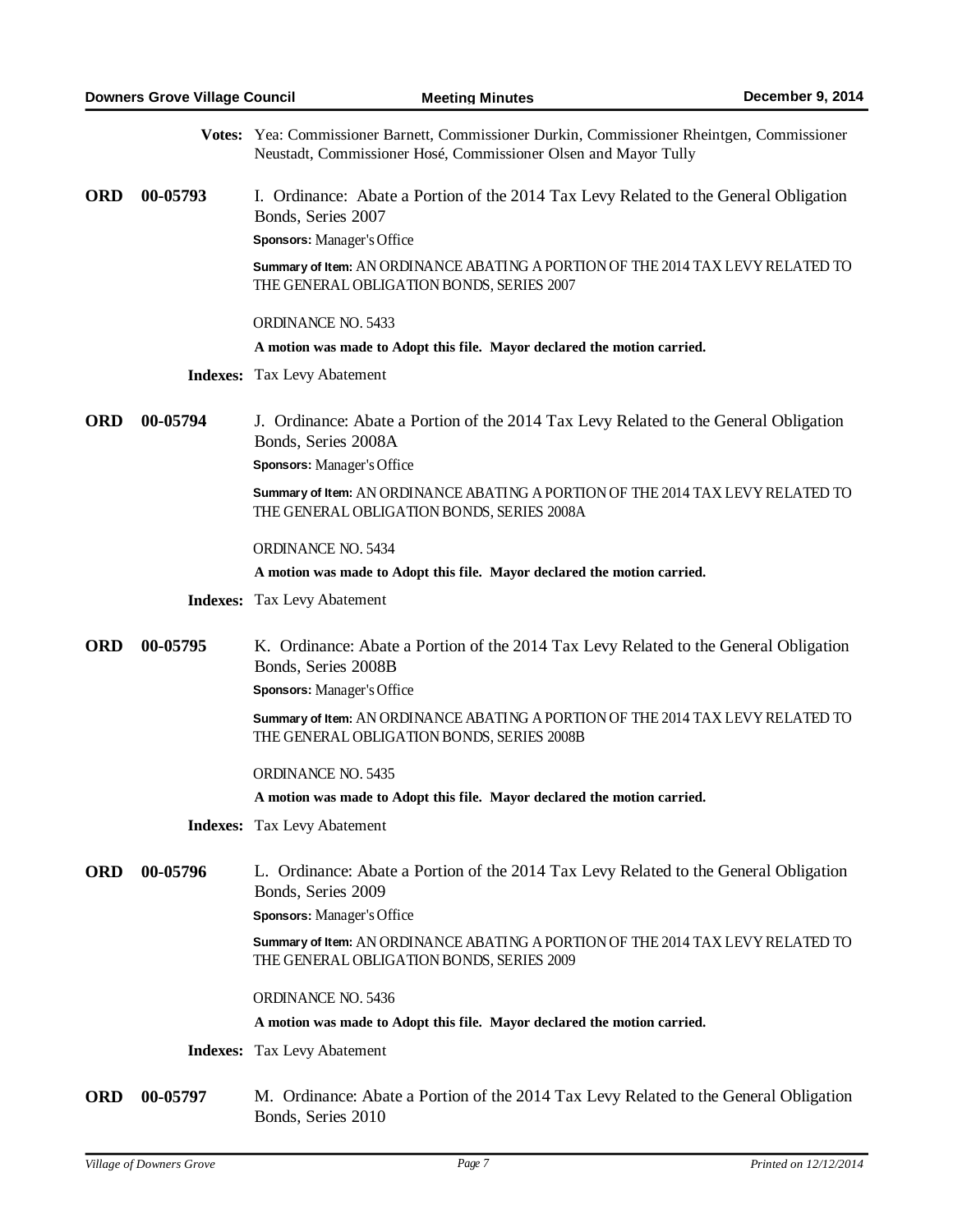**Sponsors:** Manager's Office

**Summary of Item:** AN ORDINANCE ABATING A PORTION OF THE 2014 TAX LEVY RELATED TO THE GENERAL OBLIGATION BONDS, SERIES 2010

ORDINANCE NO. 5437

**A motion was made to Adopt this file. Mayor declared the motion carried.**

**Indexes:** Tax Levy Abatement

**00-05798** N. Ordinance: Abate a Portion of the 2014 Tax Levy Related to the General Obligation Bonds, Series 2010B ORD 00-05798

**Sponsors:** Manager's Office

**Summary of Item:** AN ORDINANCE ABATING A PORTION OF THE 2014 TAX LEVY RELATED TO THE GENERAL OBLIGATION BONDS, SERIES 2010B

ORDINANCE NO. 5438

**A motion was made to Adopt this file. Mayor declared the motion carried.**

**Indexes:** Tax Levy Abatement

**00-05799** O. Ordinance: Abate a Portion of the 2014 Tax Levy Related to the General Obligation Bonds, Series 2012 ORD 00-05799

**Sponsors:** Manager's Office

**Summary of Item:** AN ORDINANCE ABATING A PORTION OF THE 2014 TAX LEVY RELATED TO THE GENERAL OBLIGATION BONDS, SERIES 2012

ORDINANCE NO. 5439

**A motion was made to Adopt this file. Mayor declared the motion carried.**

**Indexes:** Tax Levy Abatement

**00-05800** P. Ordinance: Abate a Portion of the 2014 Tax Levy Related to the General Obligation Bonds, Series 2013A ORD 00-05800 **Sponsors:** Manager's Office

> **Summary of Item:** AN ORDINANCE ABATING A PORTION OF THE 2014 TAX LEVY RELATED TO THE GENERAL OBLIGATION BONDS, SERIES 2013A

ORDINANCE NO. 5440

**A motion was made to Adopt this file. Mayor declared the motion carried.**

**Indexes:** Tax Levy Abatement

**00-05801** Q. Ordinance: Abate a Portion of the 2014 Tax Levy Related to the General Obligation Bonds, Series 2014 ORD 00-05801

**Sponsors:** Manager's Office

**Summary of Item:** AN ORDINANCE ABATING A PORTION OF THE 2014 TAX LEVY RELATED TO THE GENERAL OBLIGATION BONDS, SERIES 2014

ORDINANCE NO. 5441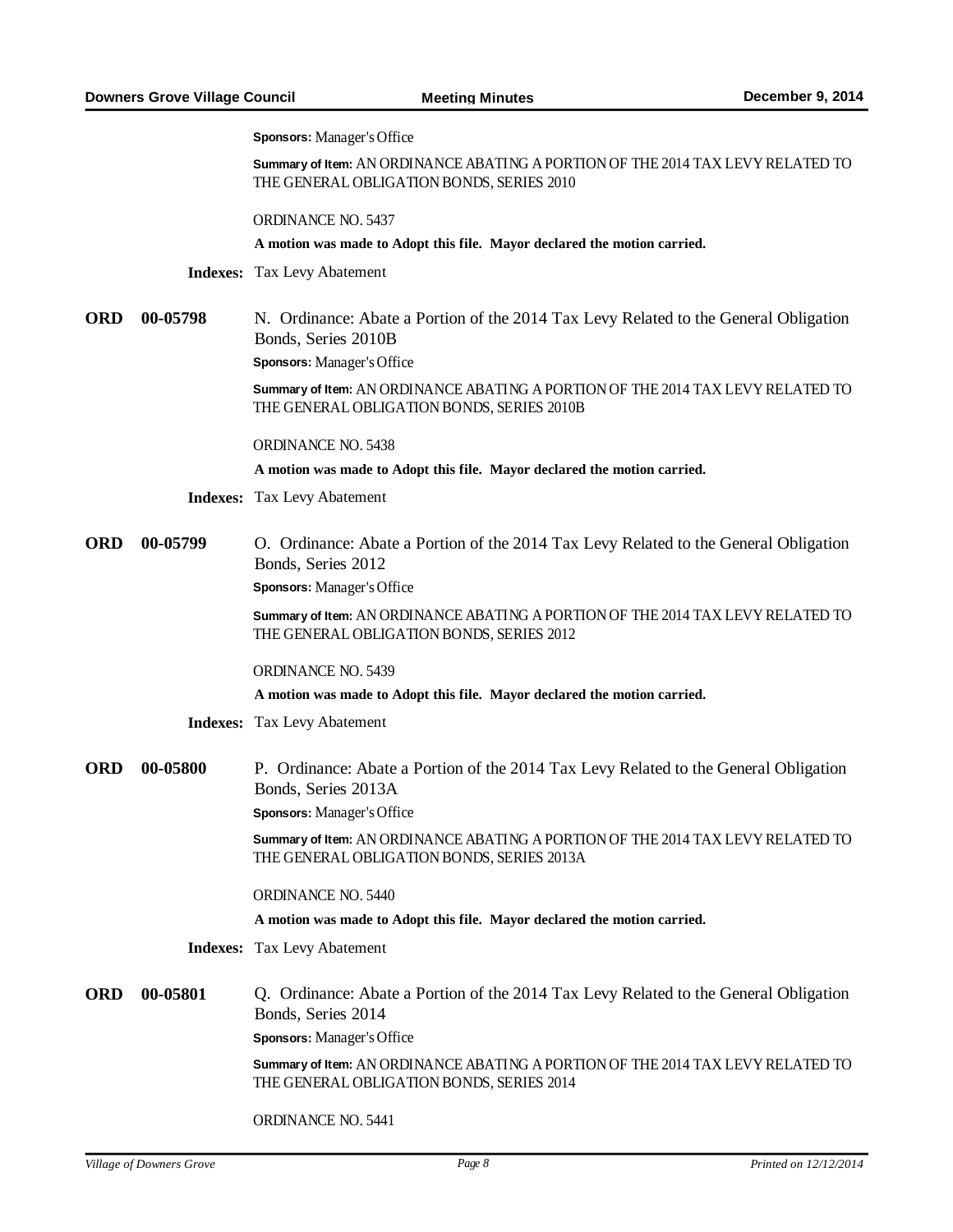**A motion was made to Adopt this file. Mayor declared the motion carried.**

**Indexes:** Tax Levy Abatement

## **9.** First Reading

#### **00-05753** A. Ordinance: Authorize a Special Use to Permit a Residential Condominium Development in the Downtown Business Zoning District at 936-942 Maple Avenue **ORD Sponsors:** Community Development and Plan Commission

*Village Manager Dave Fieldman commented that this is a continued discussion regarding a special use to permit a residential condominium development at 936-942 Maple in the Village. The petitioner has submitted additional documents including an economic impact study and exhibits showing the sidewalk layout and Maple Avenue setbacks. The attorney for the petitioner is present to answer any questions.*

*Mayor Tully asked how many people intend to comment on this item. He noted that there were quite a few, and, because of that, suggested breaking with tradition and asked the Village Council if they had any questions of a factual nature that could be asked at this time, and which might impact comments from the audience. Audience comments will follow the Council questions.*

*Commissioner Durkin asked that the petitioner highlight the information in the economic study.*

*David Sosin, representing the petitioner, said that the study is very detailed. He provided a summary of the 32-page study. He said the petitioner asked Strategic Planning Associates to do the study and they found that the property tax impact would change the property tax from \$50,000 to \$544,836 per year. Over a period of ten years, he projected that \$4.36 million in additional revenue would be generated from this, with an infrastructure value at \$21 million. The 118 new residents would generate \$16,480 in per capita payments to the Village from the State of Illinois. The final conclusion reached is that approximately \$4.4 million would be the project income, part of which would be spent in the community. Mr. Sosin said that the report results show nothing of a negative economic impact. The labor portion of the construction would generate \$7.3 million in wages, not counting the materials.*

*Commissioner Neustadt thanked the Downtown Management Corporation for their letter regarding their position on this property. They provided a history of the property. Their Board looked at this, concurred with the Plan Commission and staff's work, and one of the comments was that this would enhance the downtown area. He asked that the letter be added to next week's packet.*

*Commissioner Barnett asked for clarification from staff. He asked if it would require any particular approval or authorization beyond staff if the petitioner wanted to demolish the existing structure.* 

*Mr. Fieldman said it would require staff permission as that would involve technical demolition questions, and not policy-based criteria.*

*Commissioner Barnett asked if the use was office space, would it remove the Special Use requirement.* 

*Mr. Fieldman said it would, provided that it meets the zoning requirements.*

*Commissioner Barnett said the various criteria are in light of a residential use and not a*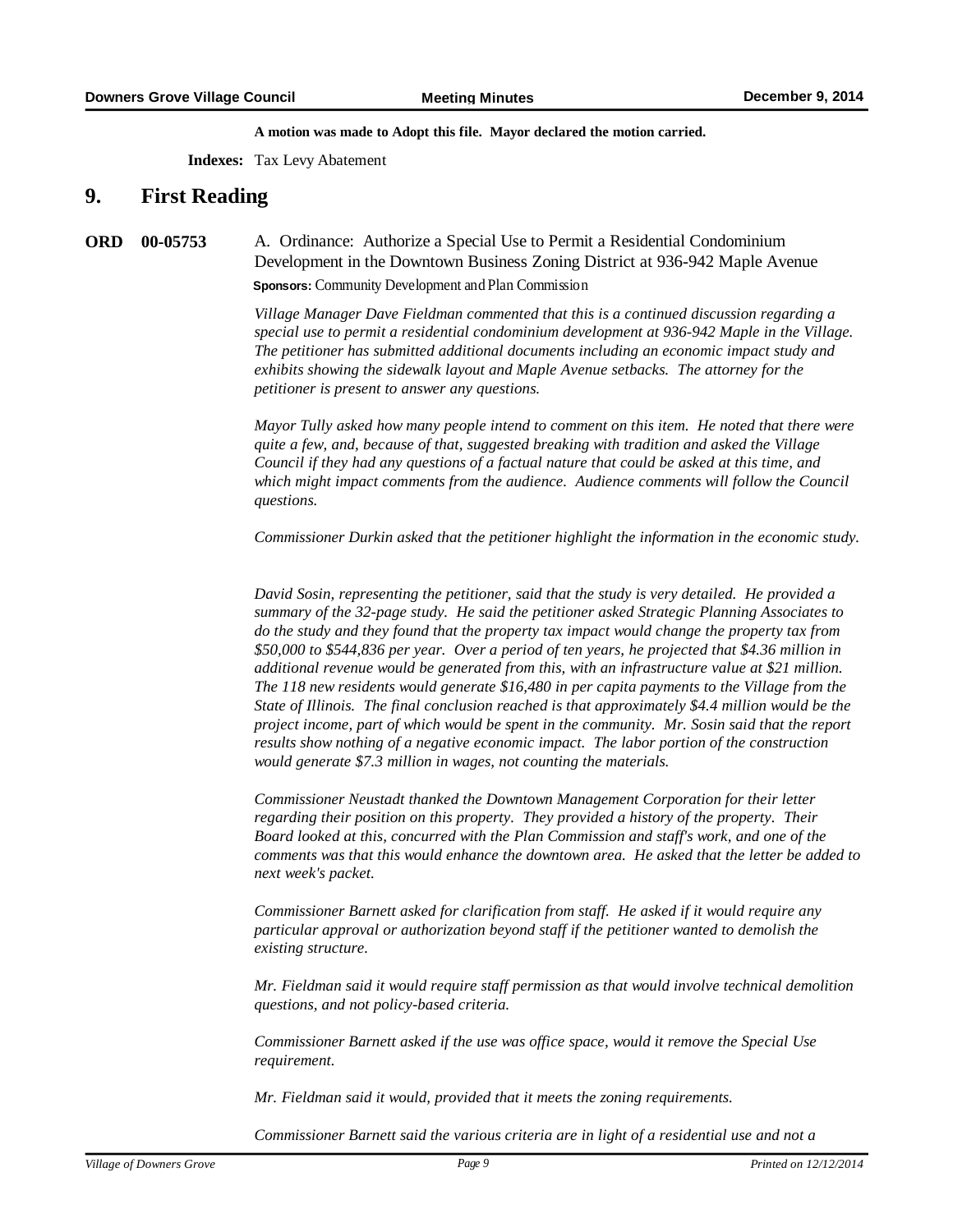*commercial use. If this were a commercial use, there would be no necessity to have this hearing. Commissioner Barnett said he wanted to find a way to make this as clear as possible. The criteria for a Special Use could be broadly applied to many activities. The question before the Council is for a residential use rather than a commercial use.*

*Commissioner Neustadt commented on the two new sidewalk renderings, which show a nine-foot sidewalk, and one with a four-foot planting strip. He asked if it would be handled by the Village's contracted snow removal. The Manager said it would. Commissioner Neustadt thanked the petitioner for the amended sidewalk plans.*

*Commissioner Hosé questioned whether steps have been taken toward moving or relocating or saving the Edwards House.*

*Mr. Sosin replied that the petitioner has made it clear that they would make that house available to any credible developer or preservation organization with the only caveat being timing. He said there were two attempts made that he is aware of, but the plans did not progress. There are no promising opportunities at this time.*

*Mayor Tully said that the staff has been willing to make those efforts work.*

*Mr. Sosin said he has already been to three meetings on this matter.*

*Mayor Tully noted that the petitioner has been fully cooperative in these efforts.*

*1. Michael and Mae Behm said they have been residents of the Village for 27 years. They sent an e-mail to the Council regarding the relocation of the Edwards House to property they own at 621 Maple Avenue. They have done about eight weeks of due diligence, met with the staff, ComEd, Comcast, and the Village Arborist, contractors and sub-contractors, etc. They believe this is an option if the community wants to do so. There are some concerns and issues about trees. The home mover they approached recently moved a home in the McCormick Place area. They believe that the home should be saved, and they approve of the development as well. Mr. Behm is an architect, builder and structural engineer. The Edwards House belongs in the Village at 621 Maple Avenue.*

*Mayor Tully thanked Mr. Behm for introducing himself. The proposal is not on tonight's agenda. This is a proposal for a Special Use and has nothing to do with moving the Edwards House. The focus on tonight's Agenda is the Special Use.*

*Commissioner Hosé said he thought it was important to note that there were other proposals also made.*

*2. Scott Lazar, 808 Maple Avenue, said he is encouraged by the new information; however, he also supports the plan to develop the property as proposed. It is an attractive high-end development with tax benefits for the Village. It meets the Village's various requirements, and the developer has proactively addressed the concerns expressed. Mr. Lazar said that the facts are on the side of those who support this development. He noted that neighbors do not want to create an historic district on Maple Avenue. There have not been legitimate efforts made to save these buildings, change the zoning or move the house. No one is putting their money where their mouths are. He said that the only alternative offered by those objecting to this plan is to have the bank re-list the property. The property owner is willing to take the risk and put forward a good plan. Mr. Lazar said that the facts are driving this decision.*

*3. Ken Lerner, 4933 Whiffen Place, and a member of the Pierce Downer Heritage Alliance summarized the written comments he previously provided to the Council. He said that*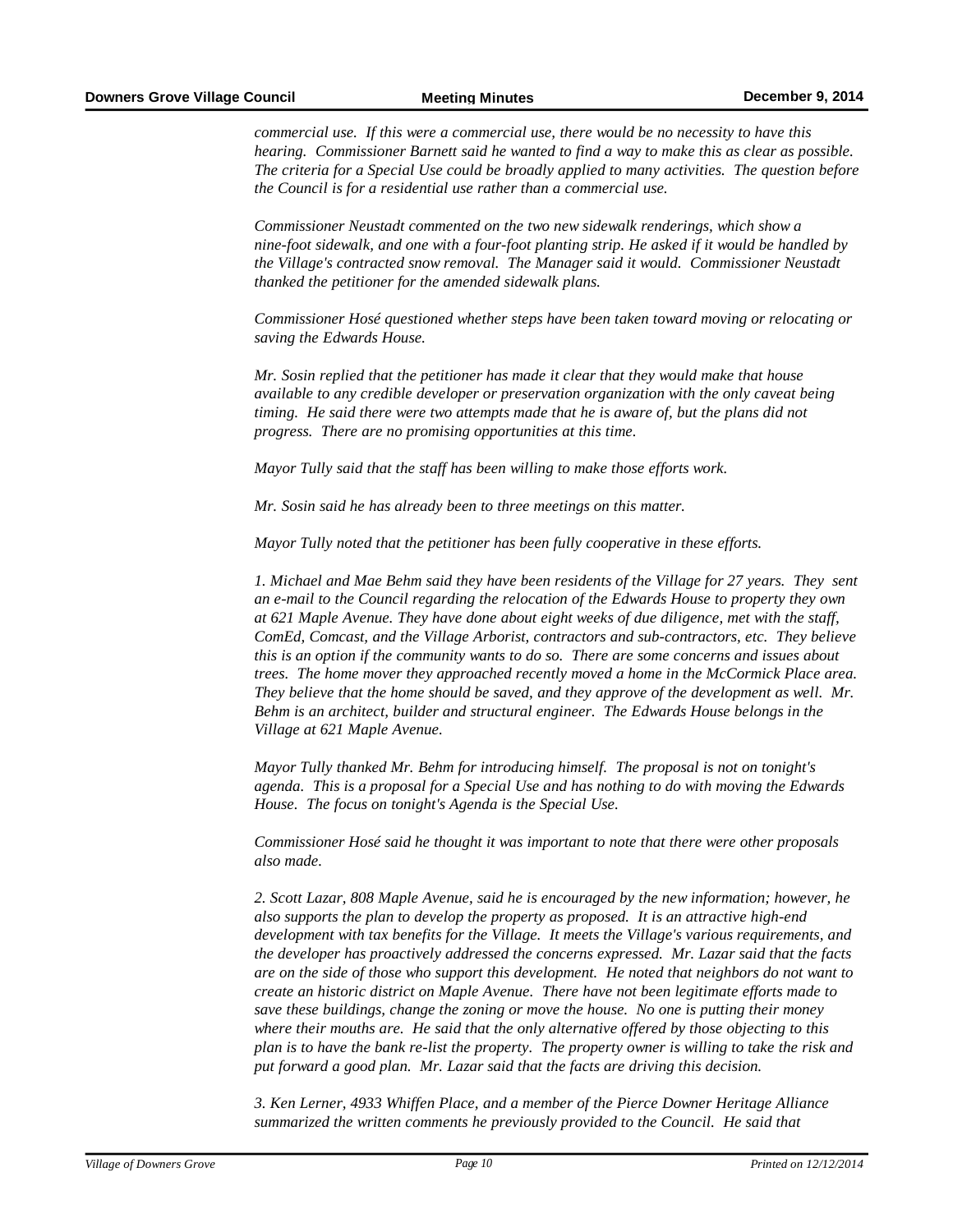*attention has been directed regarding meeting the objectives of the Zoning Ordinance requirements. This request requires a Special Use. It has to meet three tests-subdivision compliance, be necessary or desirable, and not be detrimental to the general health, welfare or safety of the community. Mr. Lerner said that they feel that the project fails all three tests. The Comprehensive Plan is part of the Village's policies and plans regarding land use. The reality is that this block fits the description of a transitional zone. The relevant areas of the Comprehensive Plan do not support this proposal. As to the property being necessary or desirable, Mr. Lerner said that none of the information provided by the petitioner speaks to an unmet need that this project fulfills. He noted that there is evidence, however, that this proposal is redundant. As to detrimental effects, the impact on the King's property is clear. It is also detrimental to the neighborhood and the Village, and is not consistent with the rest of the development on Maple Avenue. In addition, it is detrimental to the historical buildings on the property.* 

*Mr. Lerner then referenced the economic impact study, saying he feels that the evidence does not back up the assumptions. It assumes that all units will be built and will sell for the sale price. Regarding the advantages to the downtown area, there is no evidence to support the claim of money to be spent in the downtown area. He said that the report notes that 118 people will reside in that development, and there would be some benefit to the community; however \$3.5 million seems like an exaggeration to him. The developer and architect are not local. The workers may not be from Downers Grove, so there is no reason to think that much of the construction work will be done by local people. With respect to tax benefits, the increased costs to the Village are not addressed. If the project is built, the Village would probably come out a little ahead in terms of property tax revenue versus expenses. The essence of good planning is to gain benefits without sacrificing the quality of life and long-term viability of the neighborhood.*

*4. Bill White, 47th and Seeley, said that this project is maximally sized and too big for the site. This should be a transition zone. There are other condominium projects under consideration for the downtown area. This could result in issues of market saturation. There would be no reason to deny other petitions if this project is approved. Mr. White said that there are better places to construct this building than at this specific location. He suggested determining what the maximum number of units in the Downers Grove downtown area would be. Looking at other units, it could take a long time to sell out. He asked if this location is the best one for a maximally sized project.*

*5. Dr. Gordon Goodman, 5834 Middaugh, said he has a statement of his own, and one from Jim Cavallo. Dr. Goodman pointed out that an alternative development on the site would still allow for benefits to the Village, if a Special Use is not granted. The construction and tax benefits would flow from development of this site. Having such a major residential structure along the periphery of the business zone should be studied thoroughly. He called attention to the staff evaluation regarding enumerated issues and responses by staff specifically to the criteria stating that the development is not necessary or desirable. Staff's evaluation is that it is desirable because it brings permanent residents to the downtown area, and that is not the argument that was submitted.* 

*Regarding other properties that have not been successful and may preclude other developments, staff said that they have studied other communities, but Dr. Goodman said staff has not addressed the argument submitted. Staff found that developments of this type do not diminish adjacent property values. Dr. Goodman quoted comments made by an expert, but noted that said expert did not say that this type of development diminishes neighboring property values. He said that the evidence submitted by the public has not been refuted.* 

*Mayor Tully clarified that the approval criteria for a Special Use as set out in Sec. 12.050H of*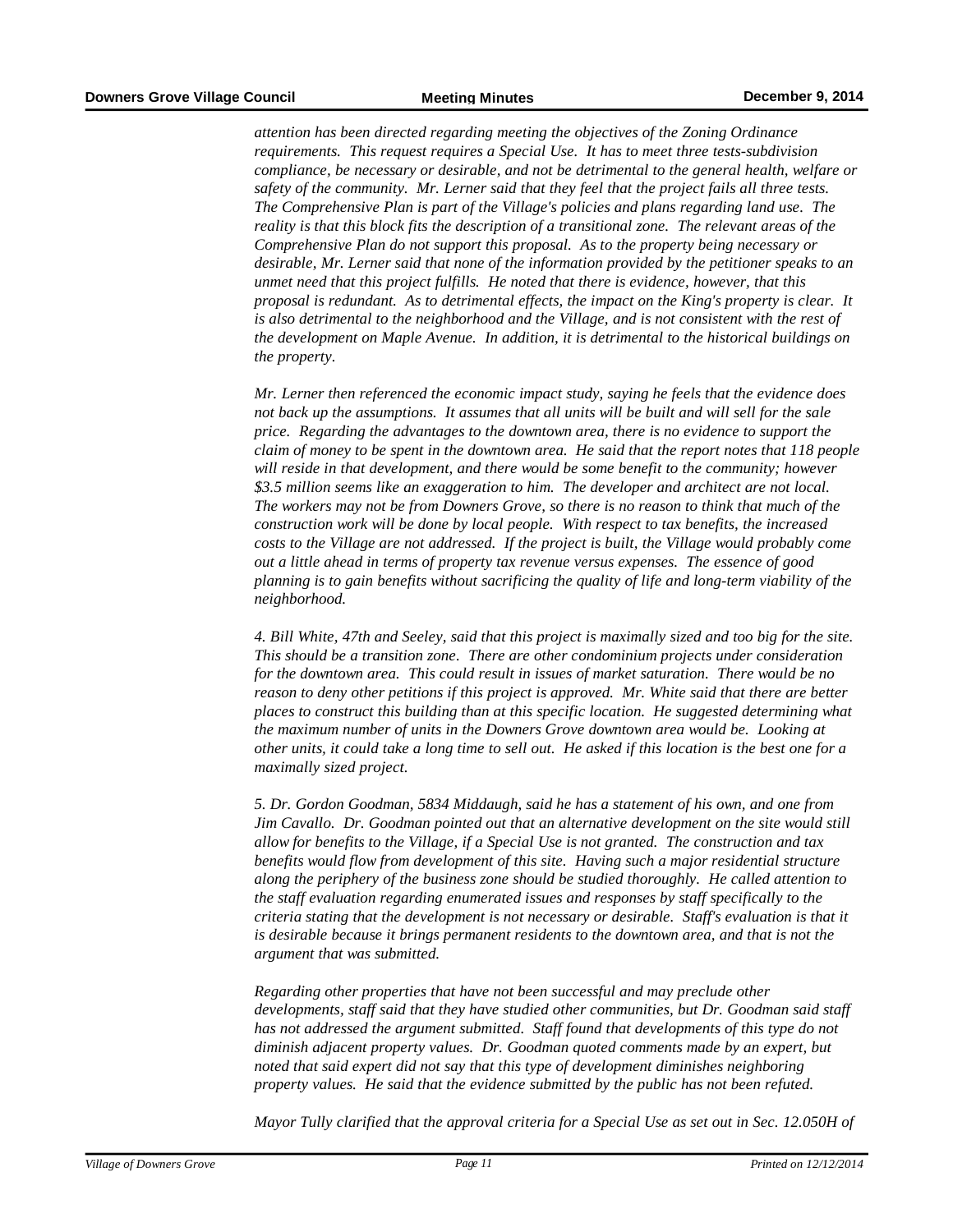*the Zoning Ordinance, Chapter 28. The Mayor then read the Preamble from that Section: "No special use may be recommended for approval or approved unless the respective review or decision-making body determines that the proposed special use is consistent with and in substantial compliance with all village council policies and plans and that the applicant has presented evidence to support each of the following conclusions..." The Mayor did not read further, but noted that staff and the Plan Commission make the recommendations; however, it is the Village Council that makes the determination. Staff reaches conclusions, but it is the Council that must decide and it is the obligation and burden of the petitioner to meet the criteria.*

*Dr. Goodman said he hoped that the Council would agree that evidence has not been provided by the petitioner to support this, and that the criteria have not been met. There is not a need. This is detrimental and it is not desired.*

*Mayor Tully asked Dr. Goodman to return later to make comments on behalf of Mr. Cavallo.* 

*6. Lillian Moats, 1100 Maple, commented that she understands that a traffic study was done for the Maple and Main intersection, and the intersection at Maple and Washington. The intersections were observed twice. She travels that stretch from west of Main Street to Washington and Maple on a weekly basis during rush hour times. The conclusion of the study said there was minimal impact; however, that seems unbelievable, as there is a glut of traffic at the intersection of Washington and Maple. People get very impatient. She said that her family has difficulty backing out of their driveway due to the traffic backups. The idea that there will be little impact is hard to conceive of, and she hopes the idea of widening Maple Avenue is not under consideration.* 

*7. Kathy Drennan, 840 Maple, is opposed to the proposed building. It will add to the traffic congestion. It is already difficult for her to get out of her driveway. This will change the appearance of the area. The Village feels charming and nice now. This building will destroy that feeling. She is opposed to tearing the Edwards House down.*

*8. Irene Hogstrom, 1232 Gilbert, said that the economic impact study is a boilerplate analysis. She pointed out the typos in the report, saying if they can't get the decimal points in the right place it makes her question the veracity of the report. The boom only will happen if all 55 units are sold. She asked who would pay for this. She said she didn't know people who are downsizing that would pay more for a condo than what they would get for their home. The Village is losing a heritage home and tree for something not properly vetted. She feels this would take away from the local businesses. With regard to the proposed green roof and landscaping, Ms. Hogstrom said she is a landscape architect. A firm from Georgia designed the building. No one from Downers Grove has benefited from this project. She is concerned about the green roof due to the amount of shade on the building most of the day. She said that those who approve this development would lose her vote.*

*9. Robert King, 946 Maple Avenue, concurs with the previous speakers regarding traffic. Traffic backs up now and to build this complex is ludicrous. He cannot conceive of this as being an improvement to traffic on Maple.*

*10. Ed Olson, 5138 Lee Avenue, said he moved here three years ago due to the charm, character, trees, wild life and vegetation of the Village. Thirty years ago he was involved in the construction of a 1-1/2 story office building to the east of this site. The goal was to satisfy the needs of the owner and keep the character of the surrounding homes. A lot of care was taken to make the building fit into the surrounding area. He asked the Council as to their vision of Maple Avenue. He asked whether they anticipate this continuing down east to Fairview Avenue, and would they entertain the thought of another building similar to this going*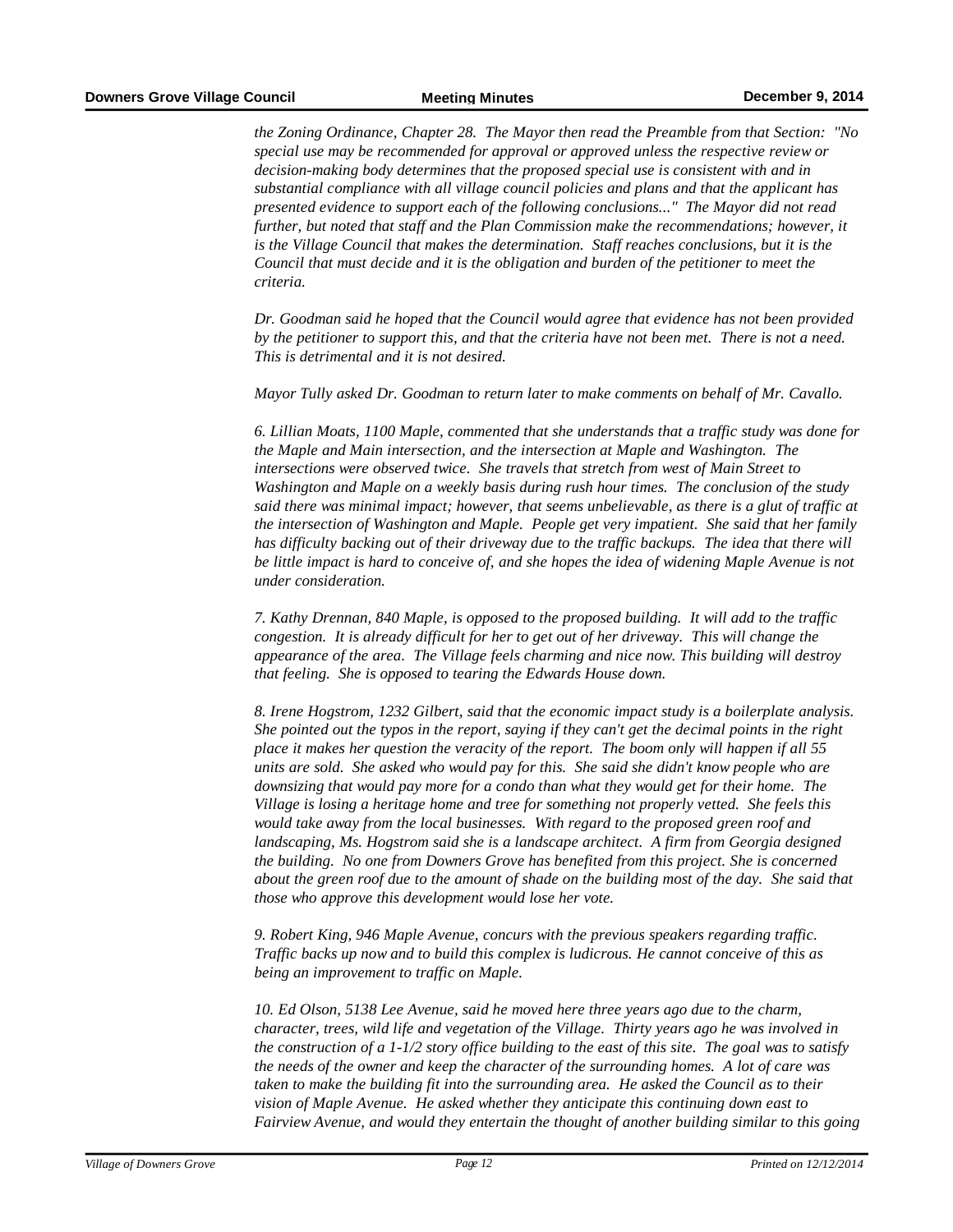*up there. Mr. Olson said he approves of Maple Avenue as a buffer zone and transition to the residential neighborhood. The proposed building is grandiose, does not fit the site or the surroundings. It should sit on a nice location. There are other locations in town, such as Warren Avenue and Main Street, currently the Starbuck's. That would be a perfect site if that property were for sale. The additional revenues are a nice carrot, but he asked if this is the right thing at the right place for this community. The bottom line is profit. He does not think this will bring local workers. The workers and architect are from Georgia and this is like an insult to the Village.* 

*Commissioner Durkin asked in what year the building was constructed that Mr. Olson referenced, and Mr. Olson said it was 1982-1983.*

*11. Alex Martin, 701 Maple, said this is his own opinion, and not that of his parents. There is not a not need an apartment building. There are apartment building that were not built, and he doesn't want the house torn down. He likes new things, but not on a street that has character. Mr. Martin said he feels that the traffic will go up at a rapid pace. They do not need to take down two trees.* 

*12. Hilary Denk, 433 Wilson, submitted additional signatures to the Council on the petition requesting that the Council deny this petition. She then addressed additional concerns. Ms. Denk questioned the safety of a loading zone on Maple Avenue, which still exists in the current plan. The strip of grass on the amended plans doesn't address the concerns. As for parking, they are anticipating 118 people with 72 parking spaces. They are not accommodating the cars of the people living in the building. If this is a high-end development with more than one adult, there will probably be more than one car per unit. As to the economic report submitted, Ms. Denk said that it seems to be full of fluff. She asked whether residents in other units contributed to the downtown. She thinks they need a lot more information. There are empty condominiums in Downers Grove now. She said people are concerned about the Village. She thinks the Village should follow its Comprehensive Plan and change the zoning to the downtown transition zoning. That had already been recommended. She said that the Village has a great opportunity to zone this property and to do it now. The zoning should fit the town, and the subject area should be changed in terms of zoning. Ms. Denk commented that this Special Use does not fall within our plans. It is detrimental to the public. She is concerned that the signatures on the petitions are not in the Council's packets, and she asked that the Village make the signatures available to the public, as the people should know that there are a lot of people who disagree with this petition. This property is not available as it is under contract. Offers have been made and cannot be explored.*

*13. Dave Gasson, 5320 Benton, commented regarding desirability of the project, saying that downtown Downers Grove is special. The downtown area would be an asset to this development. He said that the development has viewed the bulk regulations as a challenge and they are trying to meet them. They are not offering anything to the Village. He noted that the architect said that the development cannot support retail. As it is now, Maple Avenue cannot support this development according to Mr. Gasson.*

*14. Tom Taylor commented on the Edwards House, saying he has researched many topics regarding architecture and has found exciting and inspiring images. Downers Grove architecture is not inspiring. With a name like "Downers" you have to be good. We have lost most of the "Grove." He hopes hasty decisions are not made that will not serve our community.*

*15. Christina Martin, 701 Maple, expressed concern over the future development and how it affects our community. She said there is a significant number of residents who have expressed their concerns about the Marquis on Maple development. Their concerns are to save the*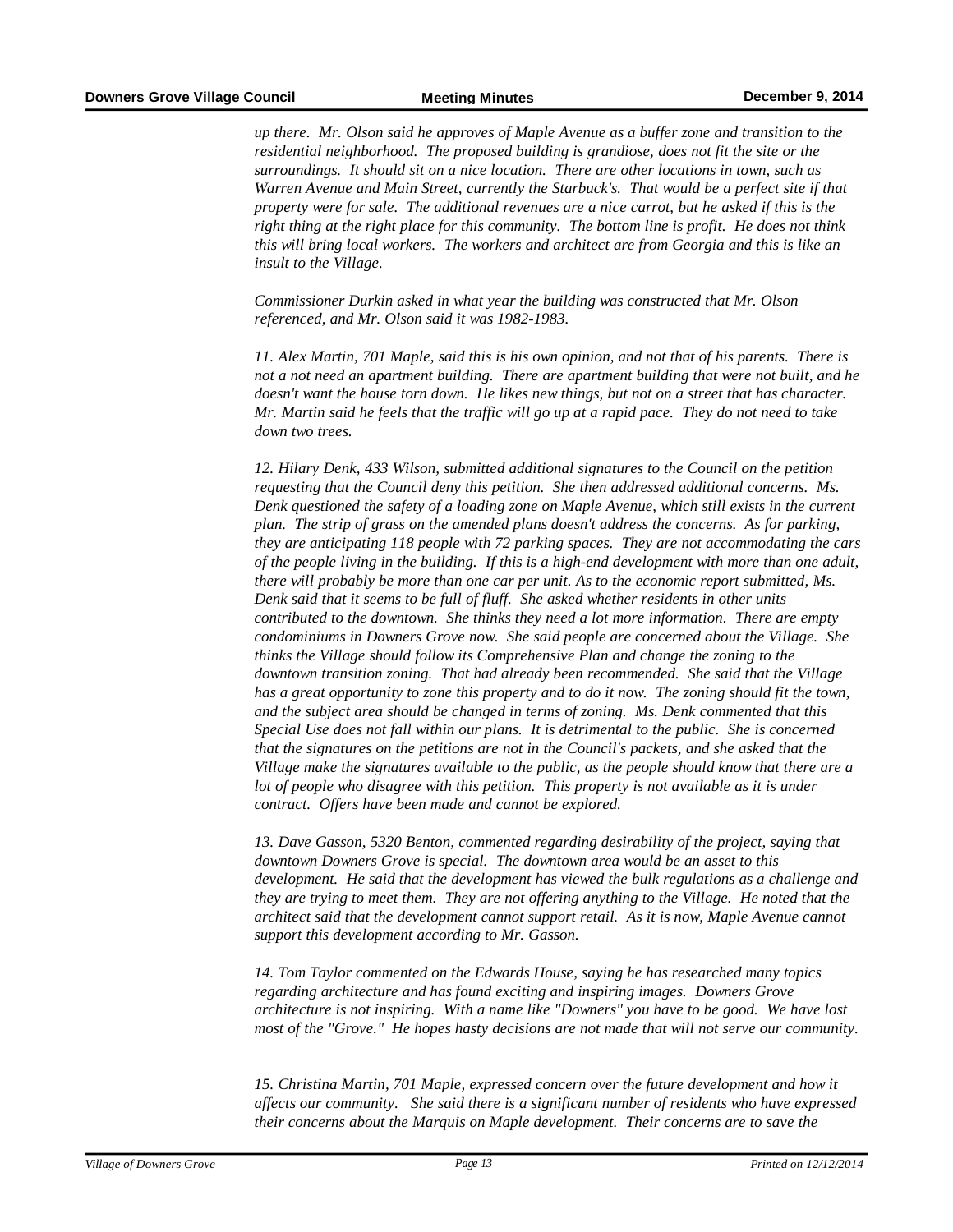*historically significant home and deny the monstrosity that is proposed to replace it. The petitioner said that residents would not support a retail use in the condo. She said that the developers are exploiting the charm of Maple Avenue and are contributing nothing in return. She said that they want to use Maple Avenue to sell their condos. It will be a financial gain for the Village. Ms. Martin spoke of the value to the Village of historical preservation, saying that Maple Avenue is one of the last true treasures of the Village.*

*16. Karen Crowe, 5408 Fairmount, commented that she is proud of what has been said by the public. They have brought facts, inspiration and loyalty to the meeting. She noted that the public has not had paid professionals, and the public has a vested interest in the beauty of what is here now, unlike people who are not from this area.* 

*17. Tom Nybo, Sr., 5253 Blodgett, referenced the "Paved paradise' quote from a song by Joni Mitchell, although in this case instead of a parking lot they are putting up a condo. He asked whether we care about our environment. The developer only has dollar signs to offer. He asked that this project on Maple Avenue be denied.*

*18. Terri Williams, 5230 Blodgett, said many people have commented on traffic and safety, but there is also the issue of stormwater, since construction of this building will change water displacement in the area. She said the most important issue is to look at the vision and the feel of the Village. This is an historic neighborhood. She asked that the Village not be driven by financial gain. In the past the Village has been driven by financial decisions, which resulted in poor zoning, and poor land use decisions. This will not fit in the neighborhood and it will take a great effort to undo what has been done. The revenue is not worth it to the Village. She asked how far this would eventually extend down Maple Avenue. This will destroy the downtown and the nature of the neighborhood.*

*19. Kathy Nybo, 5253 Blodgett, commented that there were no changes made in the revised report by the petitioner as to the safety criteria. She said there are three sides of the building that the Fire Department cannot access, but can only be accessed by ambulances. It is not safe. Staging will be in the front. She noted that the developer said the building is fireproof; however, it was also said that the Titanic could not sink. There is no way to say there will never be a fire. She would like the Fire Department to be accessible to the residents. She then spoke of the myth of the medicine man on "Gunsmoke" whose products don't work. The medicine man disappears and the people are stuck with a useless product. The developer will overestimate the income and underestimate the traffic. The building will be a beautiful shade of gray. Ms. Nybo said that there are a lot of unknowns and additional buildings being discussed in the Village that add confusion to what the future will bring. She asked why anyone would spend money to overlook the parking lot and deck. In addition, Ms. Nybo said it will be difficult to maneuver this area when it snows. She then asked Mr. Popovich, the Village's Planning Department Manager, whether he lived in Downers Grove, and are people communicating with the Council and staff for or against this project.* 

*Mayor Tully said that 700 people have signed the petition, with a 20-1 negative vote.*

*Commissioner Rheintgen said that most of the people say save 942 Maple.* 

*Ms. Nybo said the Council should listen to the people who live in Downers Grove. She said they should consider the people who live here.*

*Mayor Tully referenced the organizational chart that is headed by the residents.*

*20. Michelle Zielinski is a 25-year resident and chose to live in the Village due to its diversity. She said it is good that they are requesting a Special Use because it is calling greater attention*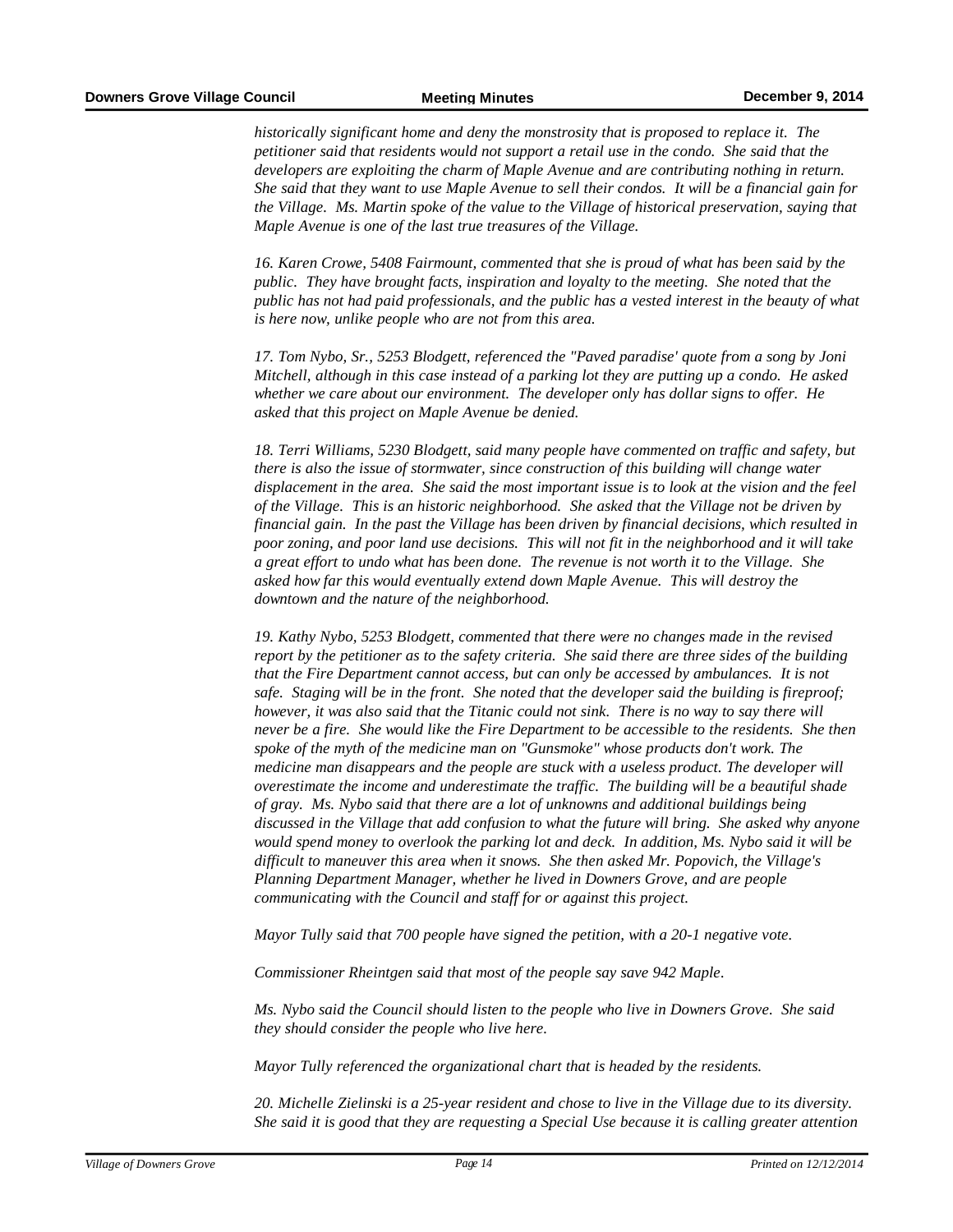*to the proposal. There are a handful of people that will make this decision, and she hopes that the concerns of the residents will weight more heavily than the documents submitted. Ms. Zielinski said that the Village has a lot of sentimental residents, and she asked that the Council look at what they are pointing out. She asked that they put the money aside and think about the future. The community is asking for time and consideration. She said that it is a pleasure to look at what is happening because of this request. She again asked that the Village listen to the people. She then asked what happens after this meeting is completed.*

*Mayor Tully replied that the process is that this would normally be placed on an Agenda for a vote next week.*

*Ms. Zielinski said that this can still be denied. After hearing the people speak, this should be reconsidered.*

*21. Tom LeCren, 545 Chicago Avenue, commented that he understands the process, and that this developer has to meet the requirements of a Special Use. He asked that those criteria be repeated. He asked if the traffic study were to show a maximum impact, whether that would be a reason to deny this petition.*

*Mayor Tully read Section 15.020H of the Zoning Ordinance, which explains the approval criteria for a Special Use:*

 *No special use may be recommended for approval or approved unless the respective review or decision-making body determines that the proposed special use is consistent with and in substantial compliance with all village council policies and plans and that the applicant has presented evidence to support each of the following conclusions:* 

*1. that the proposed use is expressly authorized as a special use in the district in which it is to be located;* 

*2. that the proposed use at the proposed location is necessary or desirable to provide a service or a facility that is in the interest of public convenience and will contribute to the general welfare of the neighborhood or community;* 

*3. that the proposed use will not, in the particular case, be detrimental to the health, safety, or general welfare of persons residing or working in the vicinity or be injurious to property values or improvements in the vicinity.* 

*The Mayor then referenced Section 12.050G3:* 

*The village council is authorized to impose such conditions and restrictions upon the premises benefited by a special use as the council determines to be necessary to ensure compliance with the standards of Sec. 12.050H, to reduce or minimize the effect of the special use upon other properties in the area, and to better carry out the general public and intent of this zoning ordinance.* 

*22. Amy Gasson, 5320 Benton Avenue, said she does not support this. She teaches architectural history and design courses. She said that this development does not fit in with the surrounding area because of its scale and the materials used.* 

*23. Dr. Goodman commented that before addressing Jim Cavallo's comments, three questions came to his mind and he wanted to bring those up for responses. The first concerns the letter from Landmarks Illinois to the Council saying they would work with the Council to work toward a solution. He asked that the letter be placed in the record.* 

*Mr. Fieldman said that the letter is in the Council responses on the Village website.*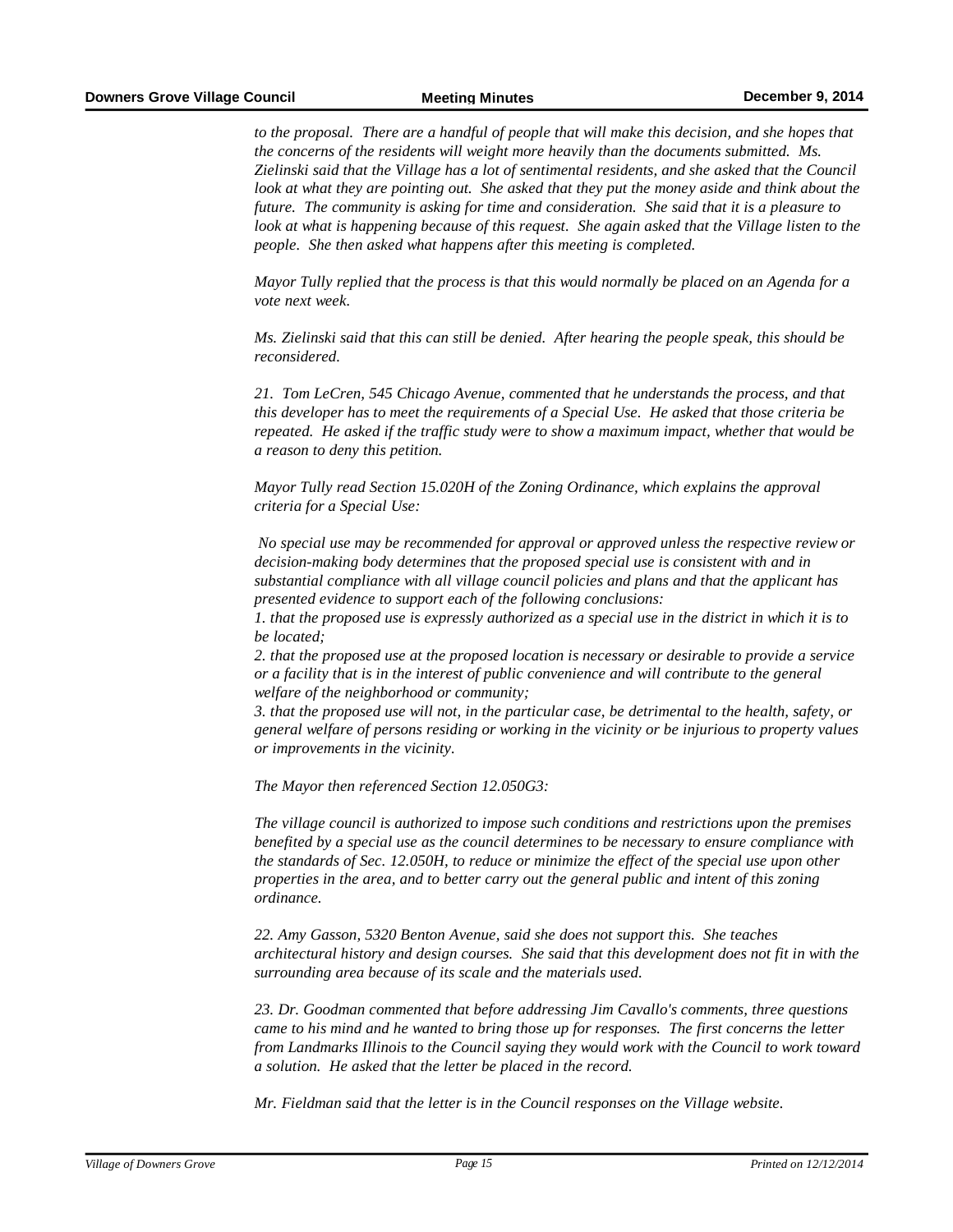*Dr. Goodman asked whether there has been communication between staff and the Landmarks Illinois group. Mayor Tully said there has not been, that he is aware of.*

*Dr. Goodman then said that the other component is deferral. Previous ordinances referenced timing of actions/decisions, and he asked if there are timelines that apply to this Special Use. Mr. Fieldman said that the timeline is 90 days after the findings. Dr. Goodman then asked for a staff analysis, or that of outside experts, of the economic study. He asked that they do not take the economic study at face value.*

*24. Dr. Goodman then presented the comments of Mr. Jim Cavallo who possesses a PhD in economics with a focus on environmental economics and policy, and works on the energy efficiency of buildings. Dr. Cavallo has done studies on Freddie Mac and Coldwell Banker reports on current markets for multi-family buildings. Dr. Goodman said that Dr. Cavallo disagrees with the statements of Strategy Planning Associates report. Although starts for multi-family are not growing as fast as single-family development, they are up from the past few years. He said that the \$400,000 price range has to compete with single-family detached homes, and it will be hard to keep this price range and fill the units. This reinforces the need to have an independent analysis of the study.* 

*25. Jo Potts, 216 Lincoln, said she does not live in the area but has some opinions on the proposal. People interpret things differently from what's presented, and she asked that people be respectful of those making the decisions. The developer is not the big bad wolf. This property was for sale. She urged people to stick to the facts, and consider the rights of the property owner and seller. She asked that they be respectful and stick to the facts.*

*Mr. Sosin, representing the petitioner, summarized the project, saying that the property has been zoned commercial for 49 years. About ten years ago a parking deck was constructed. The Village then undertook a plan calling for vibrancy and mixed use. They then set up the downtown zoning area. He explained that there are two buildings on the site, one a failed office building and the other a house. This property was in foreclosure and for sale by a bank in Indiana. Regarding the architect, Mr. Sosin said that numerous people looked at the property, and the owner felt that the architect's vision was the closest to the downtown plan without one variation. They have adhered to the plan because it is the plan of the Village. Staff has looked at this plan and sent the architect back with numerous changes. Mr. Sosin said that the petitioner likes the plan. Safety, traffic and stormwater issues were all addressed. Mr. Sosin said that the traffic study was done twice. Traffic is heavy in the area, but this development will not significantly impact the traffic. He noted that every issue was important. Staff of the Village is well respected, and is aware of the vision for Maple. There is a district for Maple and it changes as you move along the street. He noted that the proposed project will be built behind the parking deck, and they think that condos are an appropriate use, and the zoning allows it. Mr. Sosin addressed the comments that there is no need for condos, saying that they wouldn't be building it if they didn't think they could sell them. This is all the risk of the developer. The Village Council has established the criteria, and the developer has adhered to the criteria. Mr. Sosin said that they have made this fit in by consultation with staff based on the Village's criteria. He said that the 49,000 people in the Village all have a stake in this plan. He said that the petitioner thinks they have proposed the right plan to the Village for the site.* 

*Commissioner Barnett asked for information regarding the KLOA traffic study in the Randall and Lester neighborhoods. He also asked the EDC to review the economic impact study. He also asked for a legal opinion about changing the zoning midstream. He then asked whether adjacent properties have suffered from diminished property values caused by other similar properties such as Morningside, the Grove, etc. Commissioner Barnett noted that Council members are residents, and two live very close to the development. The Council does not take*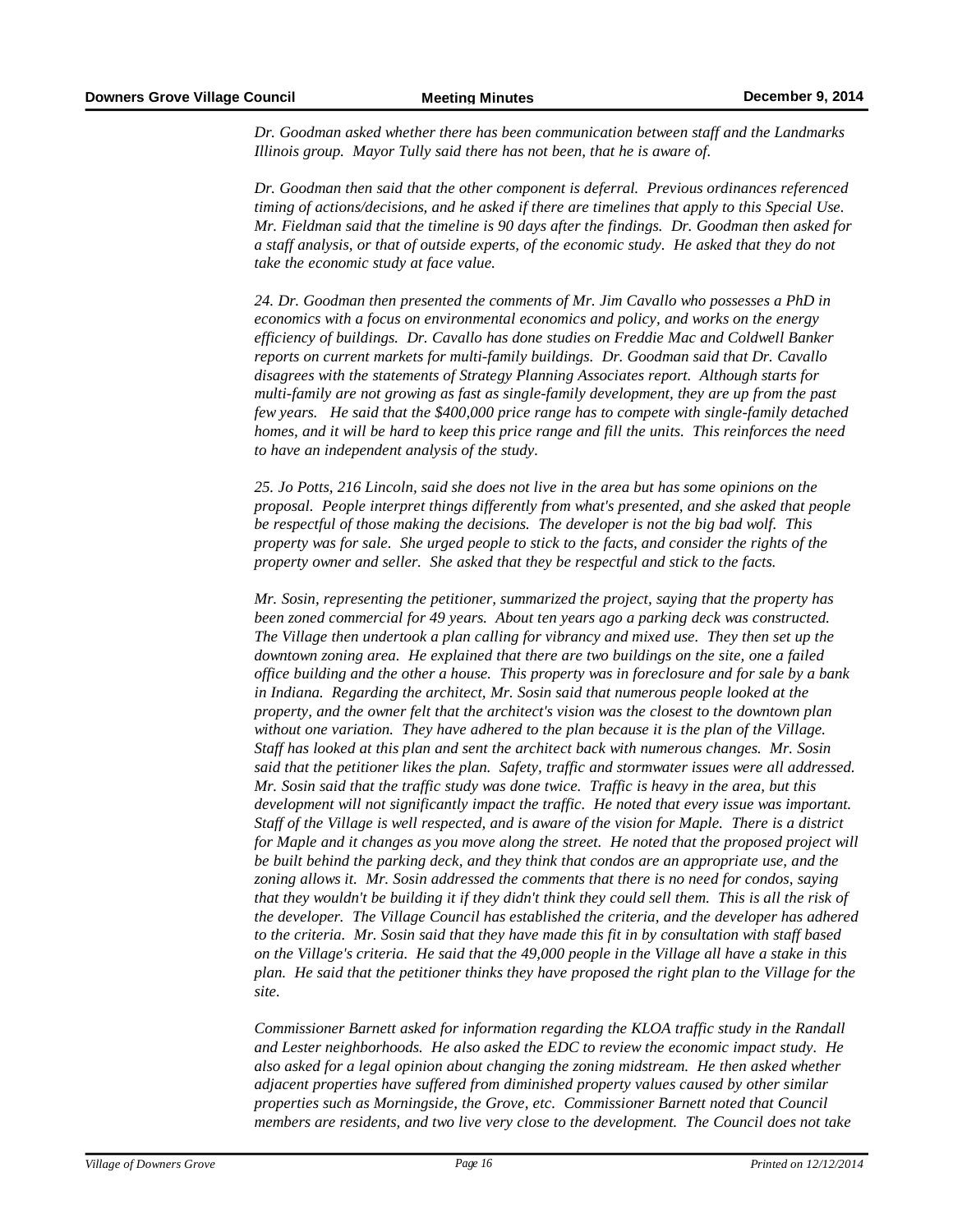*this lightly or from afar. He said that the Council is working hard to find a solution to this situation.*

*Commissioner Neustadt thanked everyone for their commentary, as this is a big decision. The Council has criteria to follow, but all comments are helpful. He then asked about an overview of a balcony rescue on the west side of the building. Being a sprinklered building is a huge benefit. He would like to see them keep this moving forward.*

*Commissioner Rheintgen commented that there has been good input, and the Council is glad that the public is part of the process. She then referenced a comment made that the Comprehensive Plan states that this area should be downtown transition zoning, and she asked for staff clarification of that. With regard to the traffic study, Commissioner Rheintgen asked what the traffic capacity is of a collector street, and where a 1% increase would fall in terms of capacity. She noted that the loading zone is an option per Mr. Sosin. With regard to construction, she said it would behoove the developer not to hire people from other parts of the country. She would like to see them create jobs in this area. She then asked whether the economic impact report is part of the standards of approval, or is strictly informational.* 

*Mayor Tully said that Commissioner Durkin asked for this.* 

*Commissioner Durkin said he asked for this in light of the first floor retail not being proposed. Mr. Fieldman said it is not part of the criteria.* 

*Commissioner Durkin asked if there would be virtual sales to get the momentum going. Mr. Sosin replied that they already have contacted and interviewed a local realtor that uses a multiple listing service. On-line resources will also be used. The idea is to generate sales during construction, but most sales occur when the model units are completed, since many people want to see the actual model.*

*Mayor Tully thanked everyone for their comments. For clarification, Mayor Tully said that it has never been the case that just because a proposal meets all the bulk requirements it will automatically be approved. He reviewed the criteria again. This petitioner is not asking for variations. In addition to meeting the criteria, the applicant must also meet the three criteria discussed earlier tonight. The Council can grant, deny, or grant this with conditions.* 

#### **B.** Ordinance: Amend Chapter 20 of the Downers Grove Municipal Code - Subdivision and Development Ordinance ORD 00-05759

**Sponsors:** Community Development

*Mr. Fieldman said amendments have been made to the Subdivision Ordinance, Chapter 20 of the Downers Grove Municipal Code, to reflect current practices. The most significant change is that fair market value of improved land for school and park donations have been updated to current fair market values.* 

*Dr. Goodman said he has been working on this issue since 1970 to get fair market values adjusted more rapidly.*

**Indexes:** Subdivision, Municipal Code - Amendments

**00-05762** C. Ordinance: Amend Chapter 7 of the Downers Grove Municipal Code Re: Provisions for Demolition/Construction Site Management ORD 00-05762

#### **Sponsors:** Village Attorney

*Mr. Fieldman said that Items C-E refer to changes to Chapters 7, 14 & 19 of the Municipal Code to reflect current practices.*